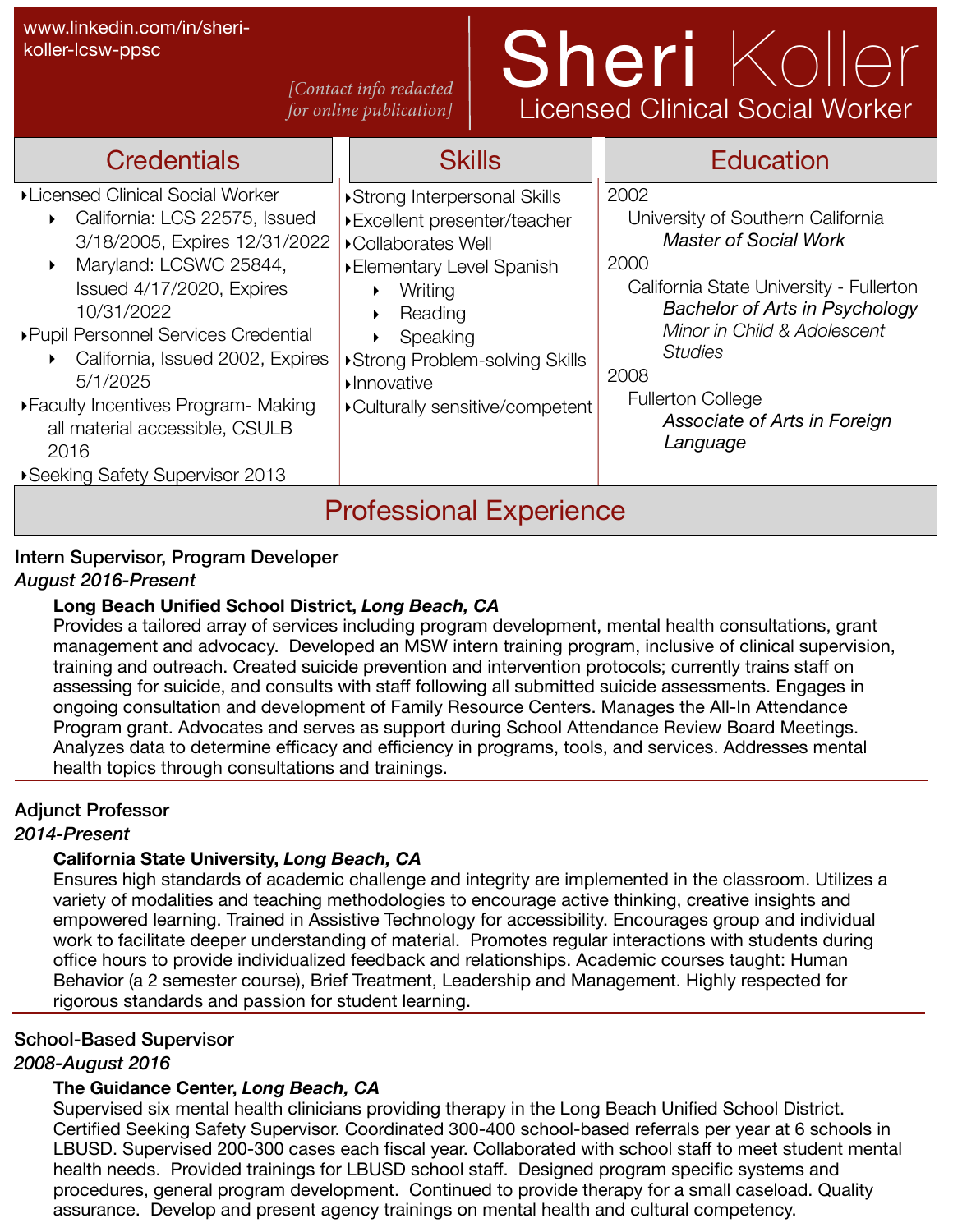## www.linkedin.com/in/sheri-<br>koller-Icsw-ppsc<br>Redacted| Sheri Koller Licensed Clinical Social Worker

## Professional Experience

*[Redacted]*

#### Private Practice Therapist *2015*

#### **Private Practice, Huntington Beach, CA**

Humanistic style used to empower clients to reach their fullest potential. Short term and long Provided tele-mental health services with Teleconnect Therapies, Inc. Contracted with rural health clinics in California to provide individual, family therapy and crisis management. term services provided to adults and teens.

#### School-Based Therapist, Coordinator & Field Instructor *2002-2008*

#### **The Guidance Center,** *Long Beach, CA*

Supervised interns and unlicensed staff. Conducted seminars for staff, interns and community. Coordinated pre-doctoral interns and their placement in school settings. Provided school-based mental health services (individual and family therapy) to children. Coordinated services between agency staff and LBUSD school personnel. Familiar with DMH paperwork and billing for services. Audited staff charts and provided consultation for improving charting and documentation.

### Quality Assurance Consultant

*2005-2006*

#### **Palomar Pomerado Home Health Services,** *Escondido, CA*

Audited charts and assisted with quality assurance. Provided consultation to clinical staff.

### Graduate Intern

*September 2001-May 2002*

#### **The Guidance Center,** *Long Beach, CA*

Provided mental health services (i.e. individual, family and group) to elementary and middle school aged children in Long Beach School District. Utilized both play and directive therapy.

## Graduate Intern

*September 2000-May 2001*

#### **UCSD Options for Recovery,** *San Diego, CA*

Case manager to pregnant women with substance abuse history. Linked to community resources, referred to health care, and mental illness awareness. Familiar with substance use/abuse related issues and prenatal/perinatal normal and abnormal development.

| Humanitarian Volunteer Work |                               |  |                                          |                                                          |  |                       |                      |
|-----------------------------|-------------------------------|--|------------------------------------------|----------------------------------------------------------|--|-----------------------|----------------------|
|                             | 2009-2013<br>Big Brother,     |  |                                          | <b>International Builds</b>                              |  |                       |                      |
| Program<br>Sister           | <b>Big Sister of</b>          |  | $H$ umanity<br>$\overline{Q}$<br>Habitat | 2009 Phang Nga, Thailand<br>2010 Katychiakrum, Ghana     |  | choolBox              | 2012<br>Helped build |
|                             | Orange<br>County, CA.         |  |                                          | 2010 Delhi, India<br>2011 Gitgit, Indonesia- Team Leader |  |                       | a school in          |
|                             | Acted as a Big<br>Sister to a |  |                                          | 2014 Anchorage, AK<br><b>Local Builds</b>                |  | $\tilde{\mathcal{O}}$ | Leon,<br>Nicaragua   |
| $\frac{1}{10}$              | young girl.                   |  |                                          | 2005-2011 Orange County, CA                              |  |                       |                      |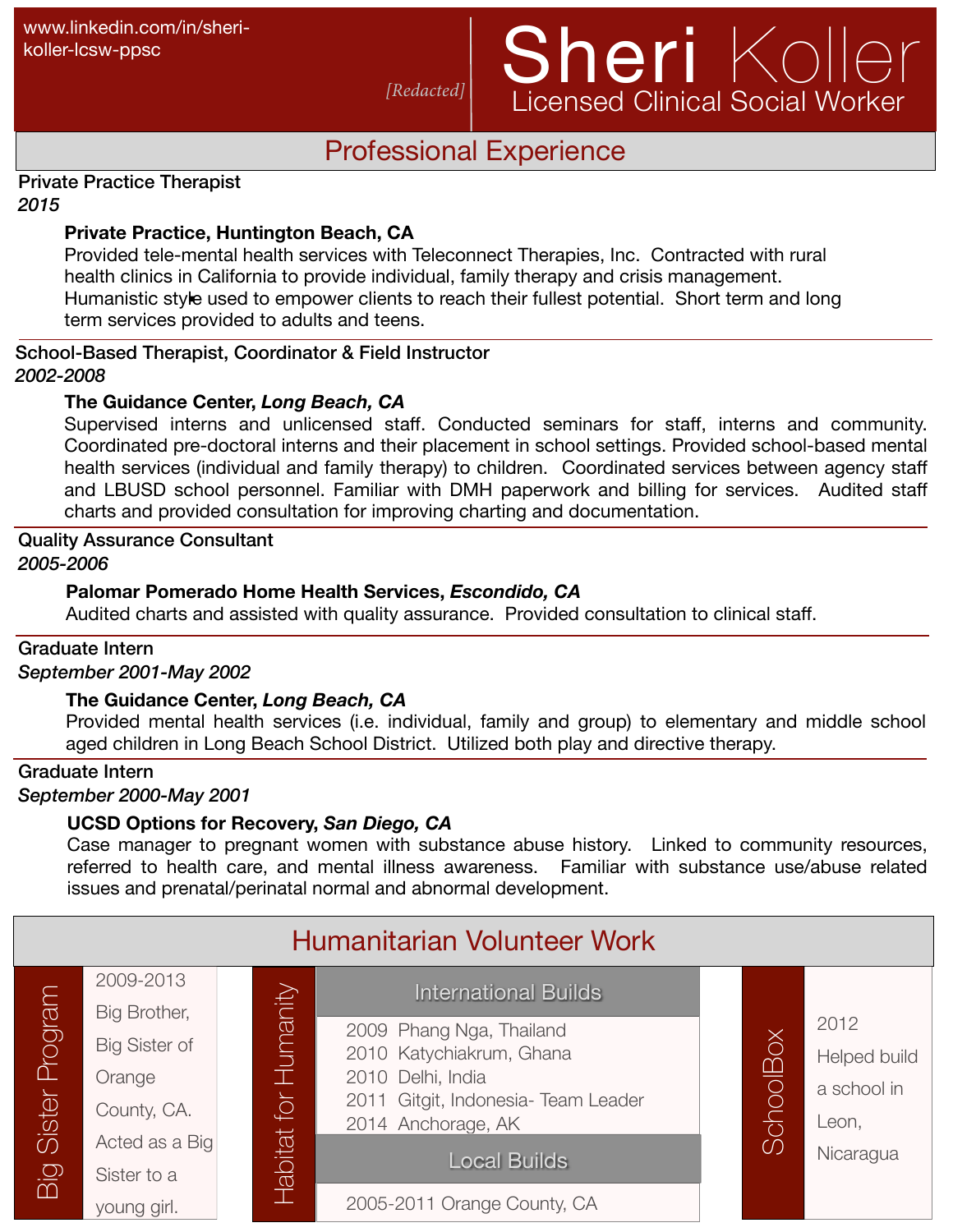## Sheri Koller *[Redacted]* Licensed Clinical Social Worker

## Academic Presentations

| Spring 2019, Fall 2019                                                                  | LBUSD- Counselors, Nurses, Psychologists                  | Long Beach, CA  |
|-----------------------------------------------------------------------------------------|-----------------------------------------------------------|-----------------|
| <b>Suicide: Prevention, Assessment &amp; Protocol</b>                                   | <b>LBUSD-FRC staff and MSW Interns</b>                    |                 |
| March 20, 2019<br>Understanding the mental health needs of                              |                                                           | Long Beach, CA  |
| students                                                                                | <b>CSULB - Grad School</b>                                |                 |
| Fall 2014, 2015, 2016, 2017, 2018, 2019<br><b>Human Behavior Class</b>                  | <b>CSULB - Grad School</b>                                | Long Beach, CA  |
| Spring 2016, 2017, 2018, 2019<br><b>Human Behavior Class</b>                            | <b>CSULB- Grad School</b>                                 | Long Beach, CA  |
| Spring 2017<br><b>Leadership and Management</b>                                         | <b>CSULB - Grad School</b>                                | Long Beach, CA  |
| Fall 2016<br><b>Brief Treatment</b>                                                     | <b>LBUSD- School Counselor Meeting</b>                    | Long Beach, CA  |
| September 11, 2013<br><b>Creating Emotionally Safe Schools</b>                          | Skip Hinchman Symposium                                   | Long Beach, CA  |
| November 10, 2011<br><b>Self-Care in Field-Based Practices</b>                          | <b>UCLA-PPSC Class</b>                                    | Los Angeles, CA |
| June 18, 2011<br>The DSM, Diagnosing Children, and the Ethics<br>of Diagnosing Children | <b>USC Fourth International Social Work</b><br>Conference | Los Angeles, CA |
| March 26, 2011<br><b>Travel as a Means to Promote Cultural</b><br><b>Competency</b>     | <b>Stephens Middle School</b>                             | Los Angeles, CA |
| October 19, 2010<br><b>ADHD, A Guide for Teachers</b>                                   | <b>LBUSD Interns</b>                                      | Long Beach, CA  |
| October 13, 2010<br>DSM IV and the Ethics of Diagnosing Children                        | The Guidance Center                                       | Long Beach, CA  |
| October 6, 2010<br><b>Core Concepts of Seeking Safety and How to</b>                    | <b>UCLA - PPSC Class</b>                                  | Long Beach, CA  |
| <b>Adapt the Model</b>                                                                  | Jefferson Middle School                                   |                 |
| July 18, 2010 & July 23, 2011<br>The DSM and Diagnosing Children                        | Lee Elementary School Parent Center                       | Los Angeles, CA |